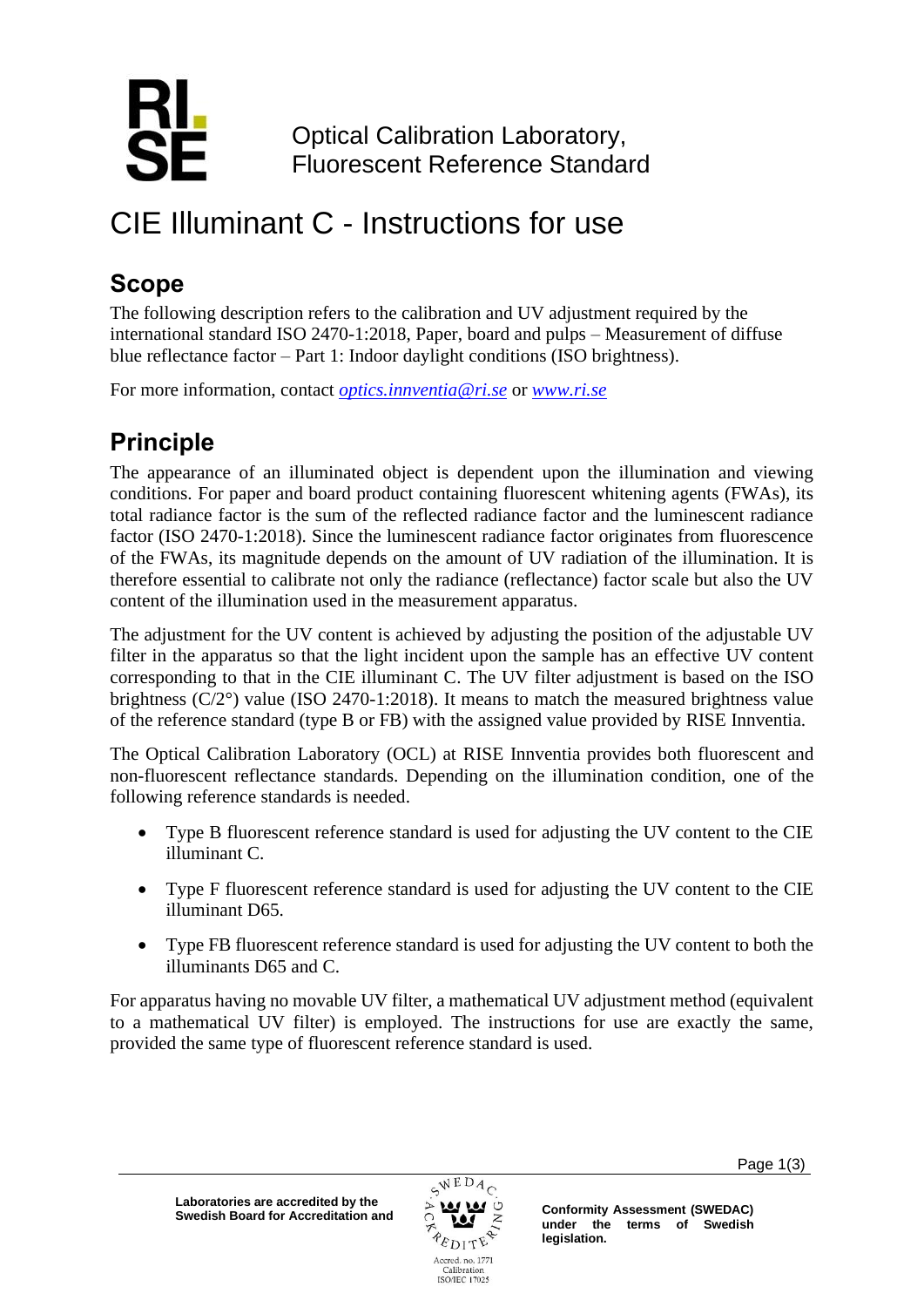#### **Instructions for use**

The fluorescent reference standard of type B (or FB) supplied by OCL is to be used – after prior calibration of the instrument with a non-fluorescent standard.

The following instructions relate specifically to filter instruments. The routine is in principle the same for other instruments. Nevertheless, follow the manufacturer's instructions, to be on the safe side.

- 1. Make sure that the UV cut-off filter is OUT. The current position of the UV adjustment filter is unimportant – leave the filter as it is.
- 2. Calibrate the instrument in the normal way with a non-fluorescent reference standard.
- 3. Place the fluorescent standard in the measurement position and measure the ISO brightness value.
- 4. Compare the measured value with the assigned ISO brightness value on the label. Too high a measured brightness value indicates that the UV content in the illumination is too high, and too low a measured brightness value indicates that the UV content is too low.
- 5. Adjust the position of the UV filter and make a new measurement.
- 6. Repeat steps 4 and 5 until the measurement gives the correct ISO brightness value. It should normally be possible to achieve a setting where the measured value differs from the assigned one by less than 0.2%.
- 7. Check the calibration of the instrument by measuring the white non-fluorescent standard again. The adjustment of the UV filter's position may disturb the calibration of the instrument. It is necessary to make a new calibration whenever the position of the UV filter has been adjusted. Steps 2–6 must then be repeated.

*Note: The full procedure involving steps 2–6 may have to be repeated multiple times before the position of the UV filter is found in which the instrument has the correct UV content in the illumination and is also properly calibrated.*

8. It may be an advantage to have a stable fluorescent tile of plastic or similar material for use as a working standard to check the setting from time to time. Measure the ISO brightness of a working standard and record the value obtained. The working standard should only be used to check for a drift from a setting already established with a paper reference standard